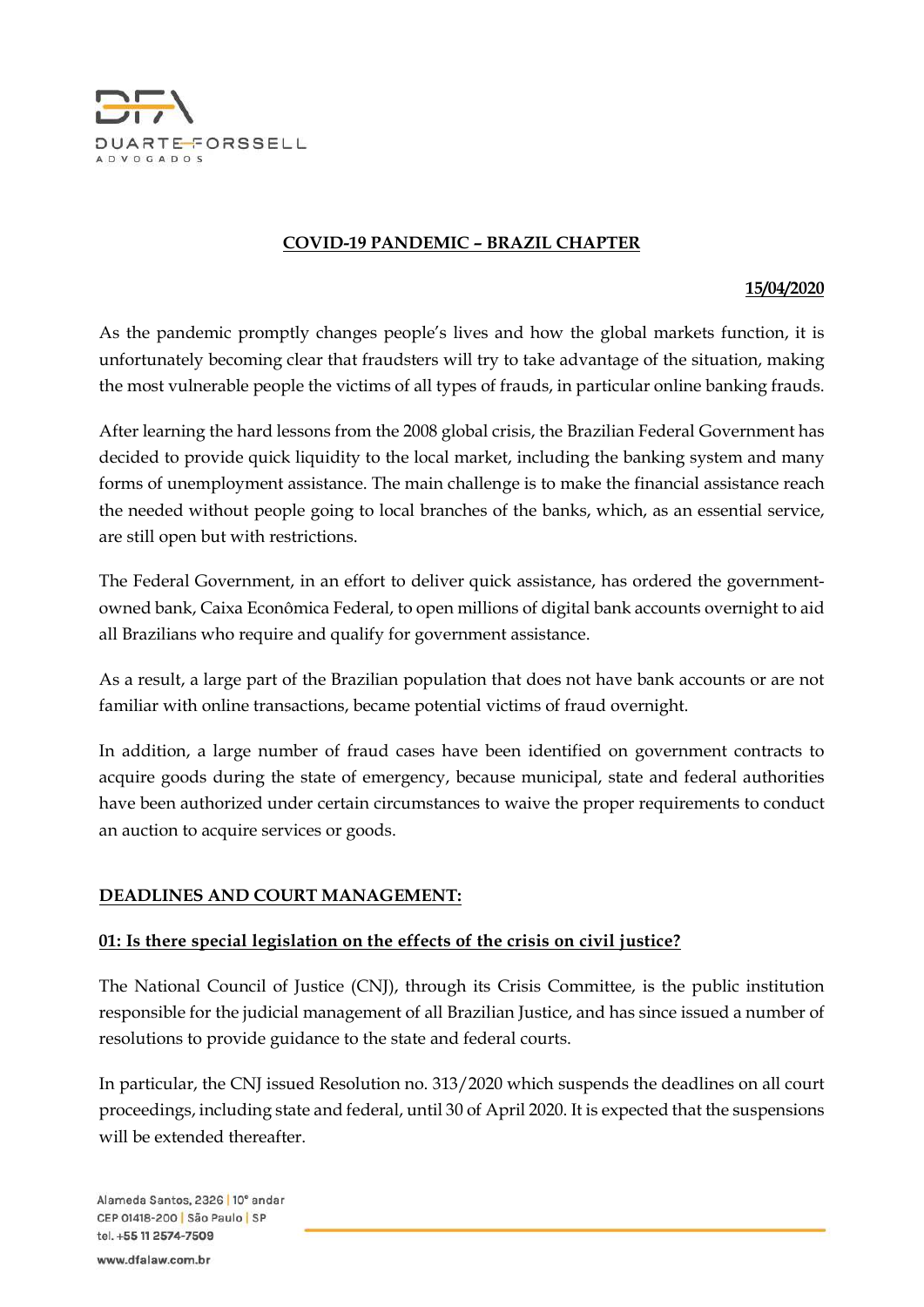

As the courts houses and tribunals are closed to the public, lawyers and parties are not allowed to visit, but can file electronic petitions and request urgent reliefs when appropriate.

## 02: Does the crisis have an effect on court hearings? Do court hearings take place in form of video conferences?

Brazilian courts continue to issue orders and judgements, and lawyers are allowed to contact the court and even to request hearings with the judges on a video platform.

A good example is that Supreme Court of Brazil has started this week to hold teleconference hearings that can be followed by anyone via the tool Webex Meetings.

The judgments of appeals before the Courts of Justice are being carried out virtually, but, in these cases, oral arguments are not possible.

On the other hand, most lower court hearings were canceled and will be scheduled for new dates.

### 03: Does the crisis have an effect on deadlines (of procedural and substantive law)?

All court deadlines are suspended until the  $30<sup>th</sup>$  of April, subject to further extensions.

The fact that there is a suspension of the deadlines does not mean that proceedings are stayed. All lawyers and parties should continue to comply with court orders, filing motions and petitions electronically. According to the news published by the CNJ website, the number of legal acts performed in the Covid-19 period, including the issuing of rulings by the judges, is equivalent to the acts practiced during regular times.

### 04: Are deadlines for bringing actions affected (limitation periods)?

As of now, limitation periods continue to run and parties should file electronically all necessary legal measures to avoid the risks relating to the statute of limitations.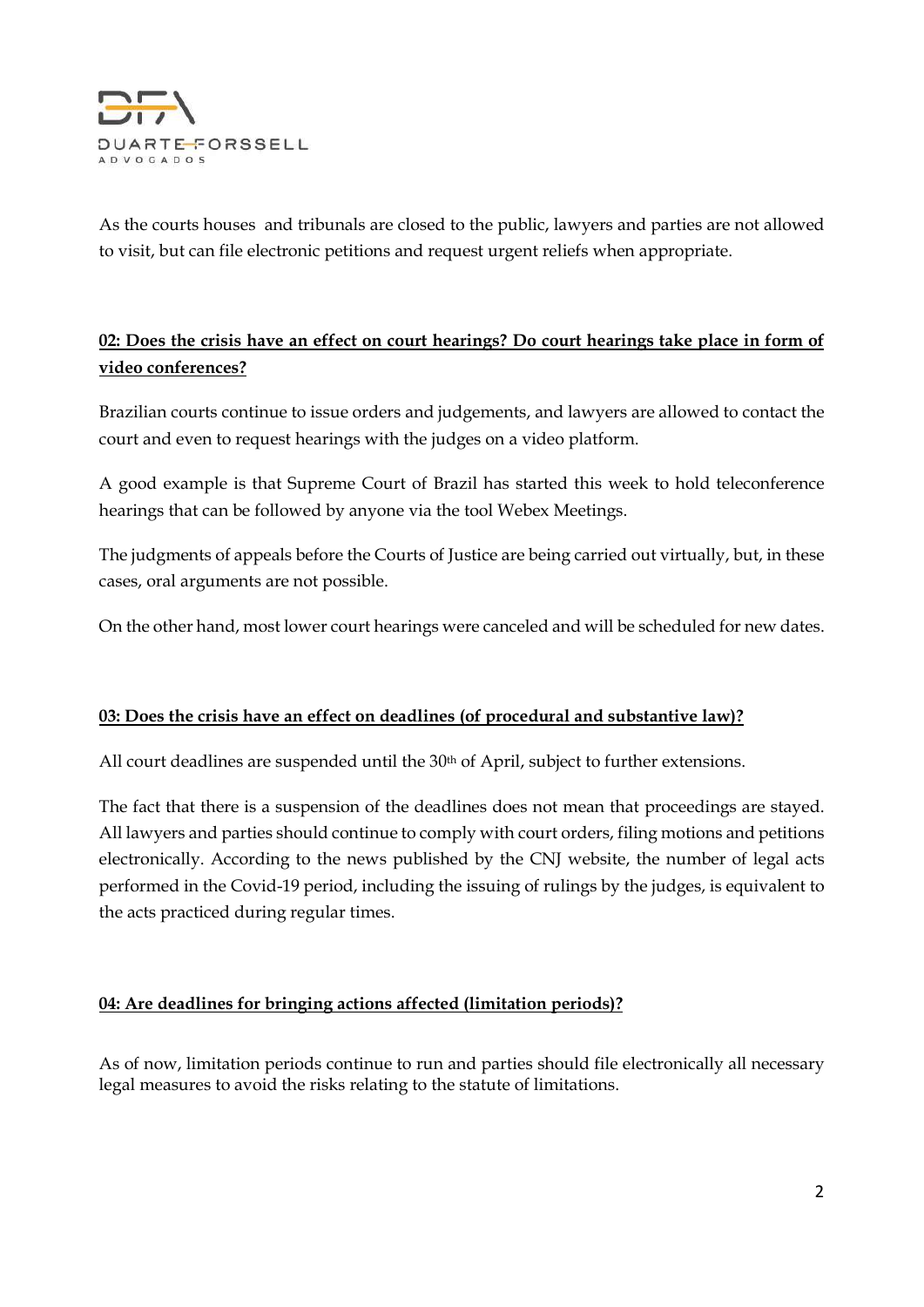

It is worth to mention that the Bill of Law n. 1.179/2020 was approved by the Brazilian Senate on an emergency basis and was forward for final approval by the House of Representatives. This legislation provides that all statute of limitations will be suspended until 30th October 2020.

### 05: Does the crisis have an effect on enforcement? Are enforcement orders issued?

Enforcement orders continue to be issued. If the enforcement is related to urgent relief, the court will be able to notify that party to promptly comply with the order, using police force as well as other enforcement measures as necessary.

Authorities are working on new legislation to suspend all obligations for a period of 60 days from 20 of March 2020, as well as new amendments to the new bankruptcy law.

### 06: How do courts work during the crisis? Are courts closed?

The buildings of the courts are closed, but the members of the judiciary system are working remotely, so that applications can be filed electronically and hearings can be made by videoconference.

All communications with the administration of the courts are generally being made via email, telephone, or other electronic means as provided by the respective court.

# 07: How are particularly urgent matters handled, in particular requests for interim measures such as injunctions and freeze orders?

All urgent matters are efficiently handled by the courts. Attorneys can make their oral arguments by scheduling a call or video conference with the judge. When appropriate, freeze orders will be granted.

### 08: How do lawyers work during the crisis?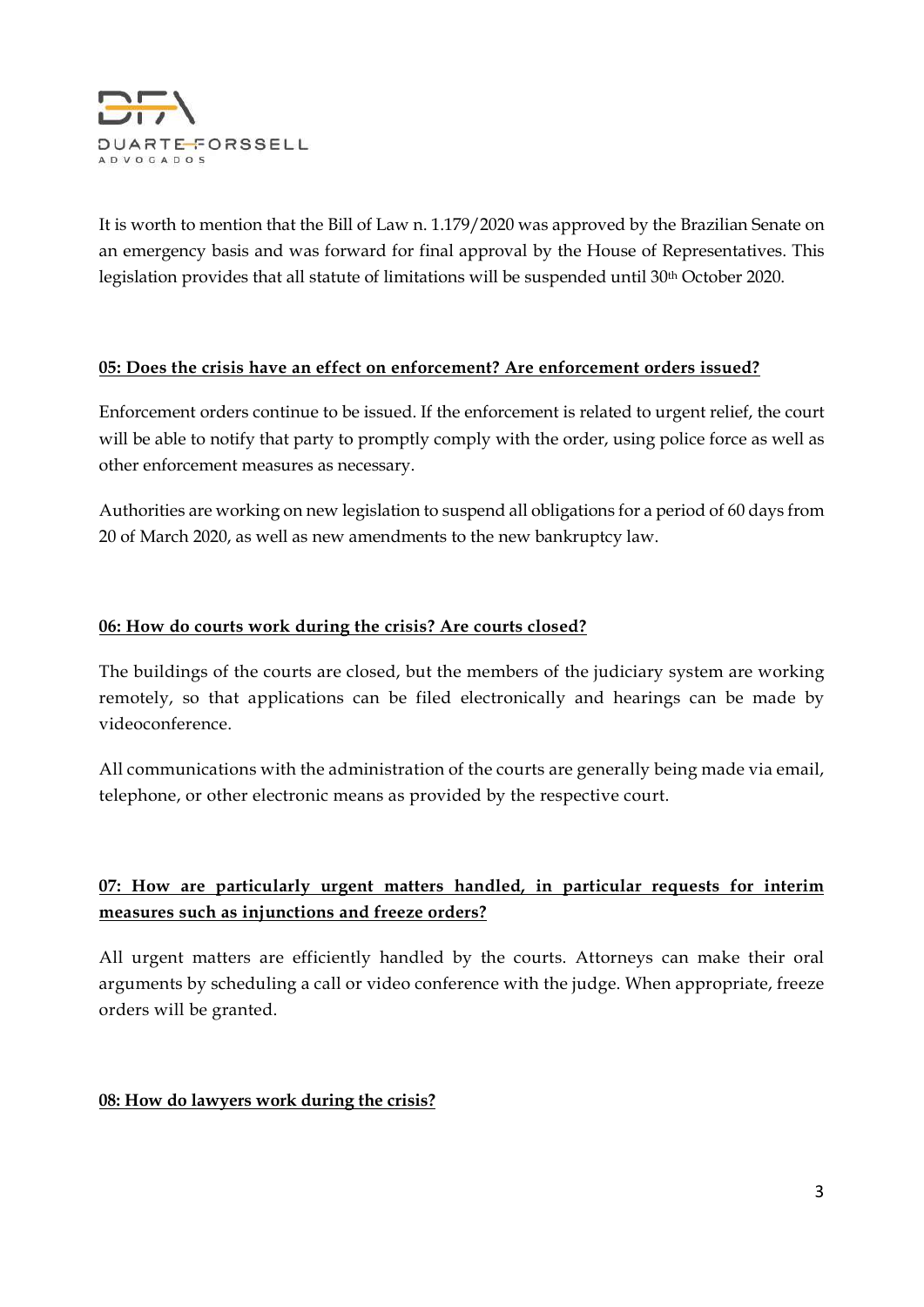

Most law firms are working remotely. In some states, law firms are being required to keep their offices close.

### 09: How do banks work during the crisis?

As an essential service, the banks are open but limiting the amount of people allowed inside the branch at the same time.

## 10: Does the crisis have an effect on insolvency law?

Brazil was starting to recover from a local financial crisis which started in 2014 and lasted until 2017. This crisis caused many large corporations, in particular those that were accused of corruption by Operation Car Wash of the Federal Police, to file for debtor in possession judicial reorganization. As such, the courts were already handling large reorganization cases, including the case of Odebrecht, with US\$25 billion debt.

As the risk of insolvency increases, the CNJ has issued Recommendation n. 63 which includes the following guidelines for insolvency cases: (i) priority to releases payment to the creditors; (ii) suspension of physical creditors meetings; (iii) extension of the stay period for the debtors in possession cases; (iv) authorization for debtors to present new schemes of payments; and (v) remote supervision of the activities of the debtors by the court appointed trustees.

As reported above, authorities are working on a new bankruptcy law, which will include transnational insolvency.

### B. FORECAST: AFTER THE CRISIS AND LONG-TERM EFFECTS

Most of the new regulations issued in response to the pandemic will expire following its end.

Whether the economic stimulus package issued by the Brazilian Government will suffice to avoid widespread insolvency is an open question. It is expected that a number of small, medium and large corporations will file for judicial reorganization or bankruptcy, leaving a lot of employees, suppliers and investors unpaid.